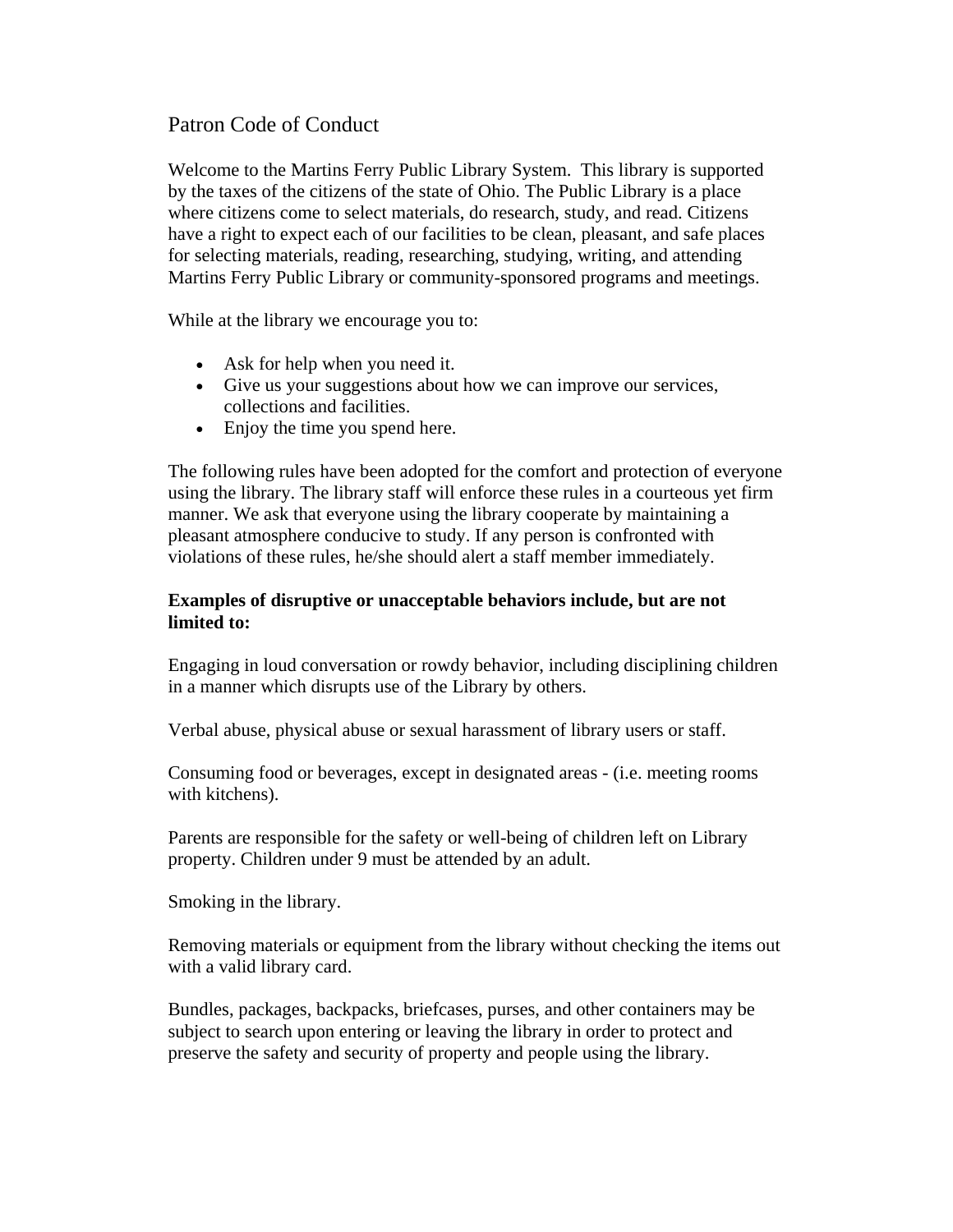Following staff or customers around the building or staring at staff or customers such that performance of their duties or use of library services is disrupted.

Damaging, defacing, or misusing library materials, equipment or facilities.

Possessing or using alcohol or controlled substances on library premises.

Restrooms must be used only for their intended purpose. Bathing or laundering is prohibited.

Patrons whose bodily hygiene is offensive so as to constitute a nuisance to other people shall be required to leave the building.

Shoes and shirts must be worn in the library.

Disruptive use of cell phones, radios, televisions or other electronic products.

#### **Violation of Guidelines:**

If, in the judgment of staff, a library patron is in violation of these guidelines or is behaving in such a way as to make library use difficult for others, he/she may be asked to leave library property. Further abuse may lead to loss of library privileges and/or criminal prosecution. The designated library staff should call the police if a disturbance occurs.

## **Unattended Children Under 9:**

Parents are responsible for the behavior of their children in the library and if they fail to take responsibility for their children's behavior, library staff will assume that responsibility.

Children under nine should never be left alone in one area of the library building while a parent or accompanying adult is using another area. When it has been determined by library staff that a child has been left at the library without supervision, the following steps should take place:

Staff will attempt to contact the child's family to pick them up.

If staff is unable to contact the family, the police may be contacted for assistance in locating the abandoned child's family and caring for the child.

## **Unattended Children Over 9:**

Children over nine, unaccompanied by a parent/adult, who behave in a disruptive manner will be warned and if the behavior continues, asked to leave the library. If